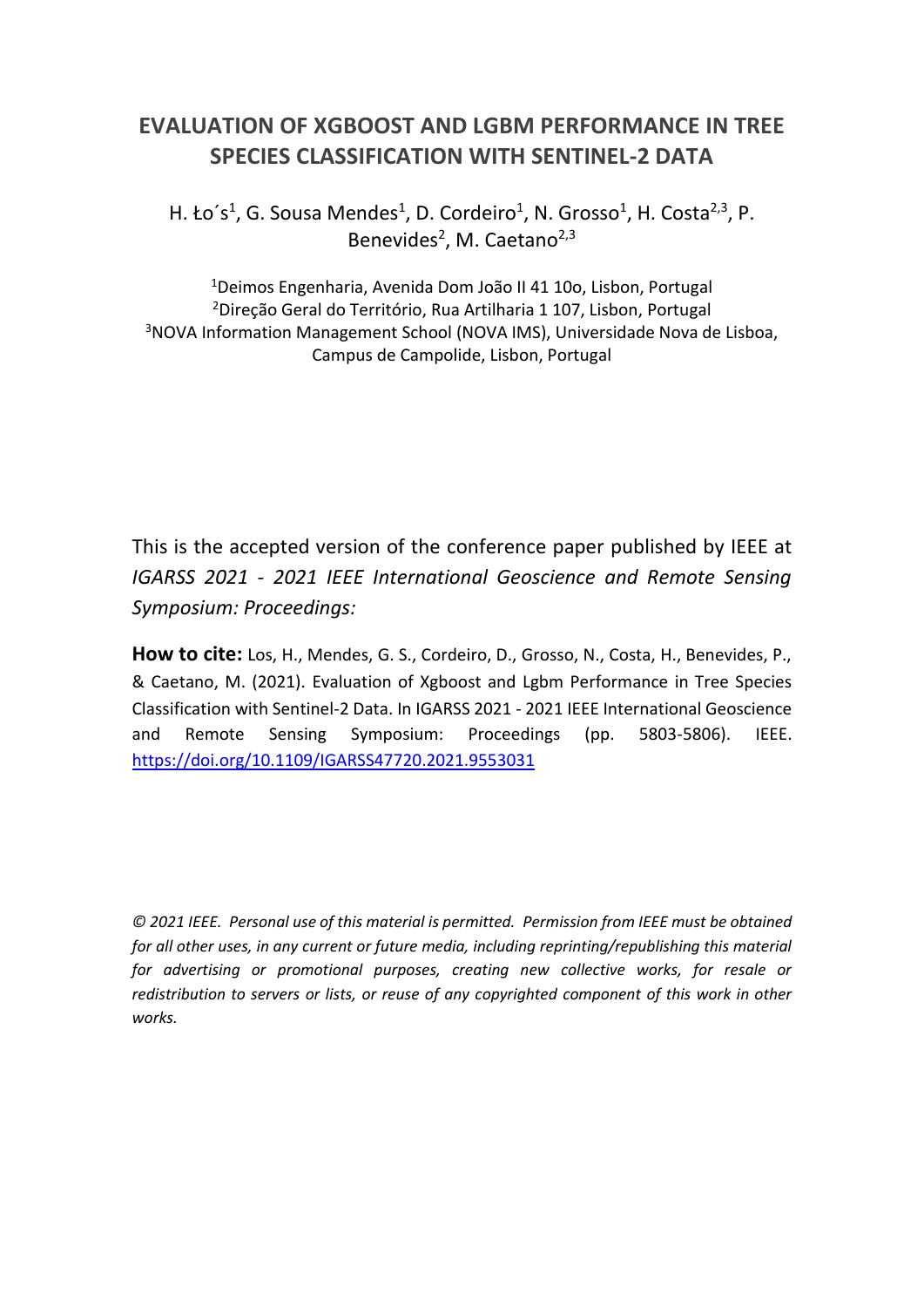# EVALUATION OF XGBOOST AND LGBM PERFORMANCE IN TREE SPECIES CLASSIFICATION WITH SENTINEL-2 DATA

*H. Łos´ 1 , G. Sousa Mendes<sup>1</sup> , D. Cordeiro<sup>1</sup> , N. Grosso<sup>1</sup> , H. Costa2,3, P. Benevides<sup>2</sup> , M. Caetano2,3*

<sup>1</sup>Deimos Engenharia, Avenida Dom João II 41 10°, Lisbon, Portugal <sup>2</sup>Direção Geral do Território, Rua Artilharia 1 107, Lisbon, Portugal <sup>3</sup>NOVA Information Management School (NOVA IMS), Universidade Nova de Lisboa, Campus de Campolide, Lisbon, Portugal

# ABSTRACT

Tree species classification with satellite data has become more and more popular since Sentinel-2 launch. We compared efficacy and effectiveness of Extreme Gradient Boosting (XGBoost) and Light Gradient Boosting Machine (LGBM) with widely used in remote sensing Random Forest (RF), Support Vector Machine (SVM) and K-Nearest Neighbour (KNN) algorithms. Analyses were performed over an area in Portugal with multi-temporal Sentinel-2 data registered in April, June, August and October 2018. The selected classes were: cork oak, holm oak, eucalyptus, other broadleaved, maritime pine, stone pine and other coniferous. Algorithm efficacy was measured through F1-score and accuracy while efficiency was measured through the median time needed for each fit. XGBoost and LGBM outperformed efficacy of other algorithms, which was already high (above 90% for the best variant of each algorithm). In terms of efficacy, LGBM overcame all algorithms, including XGBoost.

*Index Terms*— Tree species classification, NextLand, Sentinel-2, XGBoost, LGBM, Random Forest, Support Vector Machine, K-Nearest Neighbours

#### 1. INTRODUCTION

Information about tree species is indispensable element of forest inventories [1]. Traditionally, this information is collected through sampling during field works and later extrapolated to larger areas. For over 30 years, satellite data have been tested as auxiliary data to support forest inventories [2]. Sentinel-2 data are particularly useful because they contains more near shortwave infrared channels compared to earlier high and medium spatial resolution satellites. There is rich literature on tree species classification based on Sentinel-2 data, where significant impact of data timeseries is shown [3–9]. In these publications mainly two algorithms are used, Random Forest (RF) [3–8] and Support Vector Machine (SVM) [8,9], which are well known and have been used in remote sensing for many years. Often, for classification of satellite images, K-Nearest Neighbour (KNN) algorithm is used together with SVM and RF as benchmarking algorithms [10,11].

Along with the development of machine learning, new algorithms for processing of large data amounts have been constantly developed. The goal of our research was to analyze the efficacy and efficiency of algorithms Extreme Gradient Boosting (XGBoost) and Light Gradient Boosting Machine (LGBM) comparing to RF, SVM and KNN, when classifying 8 classes of tree species in Portugal based on Sentinel-2 data. Both XGBoost [12] and LGBM [13] are algorithms that, as RF, are based on an ensemble of decisions trees, but use gradient boosting to increase their performance. LGBM was proposed as a faster alternative to XGBoost.

#### 2. DATA AND METHODS

#### 2.1. Reference data



Fig. 1. Area of study: central Portugal, covered by Sentinel-2 tiles SND, SPD, TNE, TPE.

The study area covers approximately 200 km by 200 km

This work is part of the project funded from the European Union's Horizon 2020 research and innovation programme under grant agreement No 869520.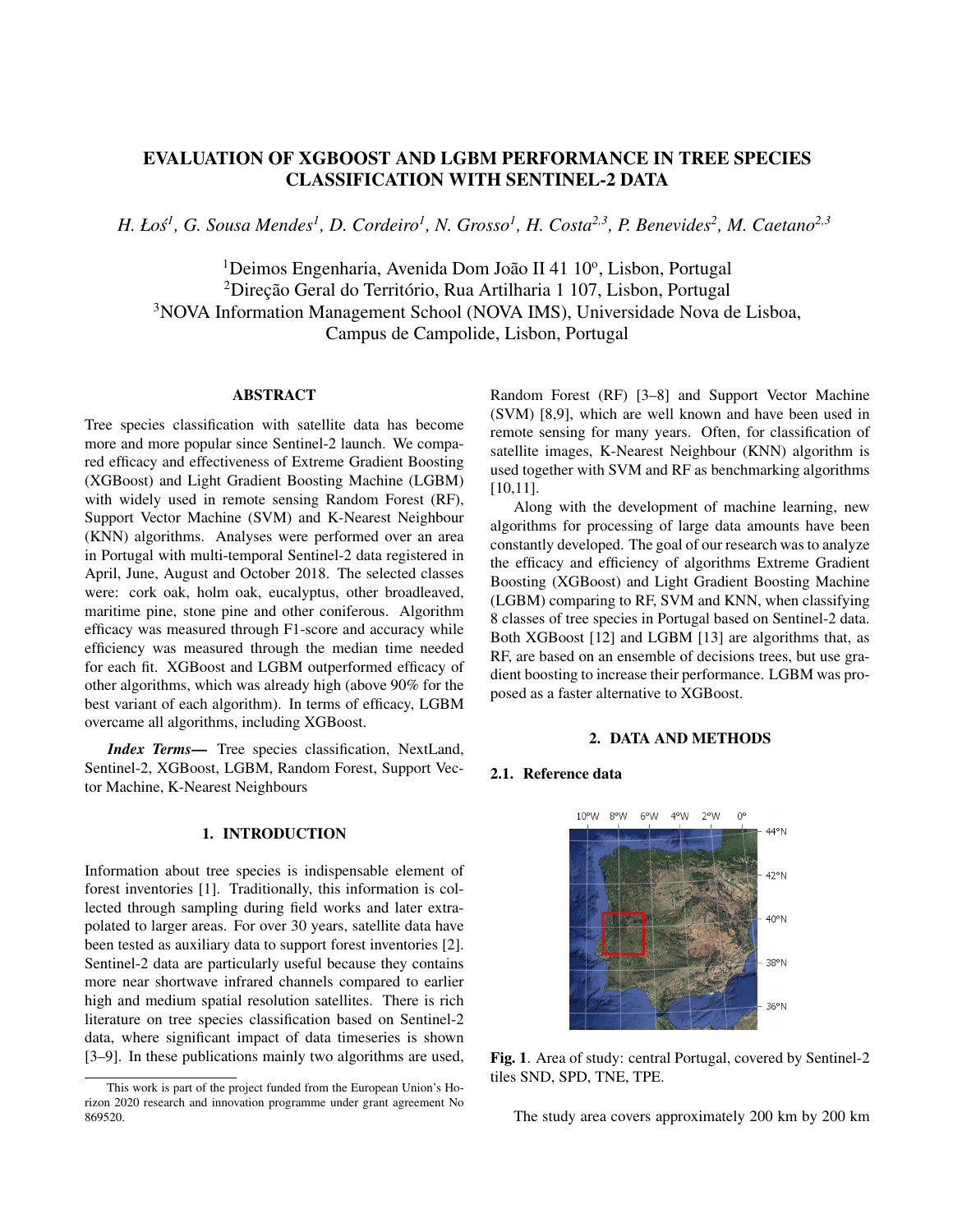region in the central part of Portugal (fig. 1). We focused on 5 broadleaved classes - cork oak (*Quercus suber*), holm oak (*Quercus rotundifolia*), various type of eucalyptus (*Eucalyptus*) devided into two group: young and adult, other broadleaved - and 3 coniferous - maritime pine (*Pinus pinaster*), stone pine (*Pinus pinea*), other coniferous. These classes represent the main species and types of forest trees in Portugal.

The reference data were gathered using automatic extraction of about 6000 random points for each class from auxiliary datasets such as the national land cover and land use map (COS). Other auxiliary datasets were used to improve the land cover data filtering such as national burnt areas maps and Copernicus High-Resolution Layers (HRL) [14].

#### 2.2. Satellite data

Sentinel-2 is a constellation of twin satellites flying in the same orbit with phased at 180°. This gives a high revisit frequency of 5 days or better, depending on latitude. Satellites provide wide-swath, high-resolution, multi-spectral images in 13 spectral bands.

We generated timeserie from four tiles (29SND, 29SPD, 29TNE, 29TPE) at level 2A, registered in April, June, August and October 2018. We selected the following Sentinel-2 bands: visible (B2, B3, B4), vegetation red edge (B5, B6, B7), near-infrared (B8, B8A) and shortwave infrared (B11, B12). Bands with 20 m pixel size were resampled to 10 m, so all bands had the same pixel size.

#### 2.3. Methods

Algorithms were trained and tested with a pipeline (fig 2) divided in 4 stages: (i) data are shuffled and separated into train and test, preserving the initial distribution of classes. The first set is used to train and validate the algorithms, and the second to infer (through approximation) the true error. (ii) pre-processing stage, or feature scaling, where the model is fitted with training data and used to scale the test data, and saved. (iii) a random grid search [15], for each algorithm, to fit several different configuration of hyper-parameters (parameters that cannot be learnt from data and are set *a priori*). (iv) training and cross validation of each configurations. The model with the best set of hyper-parameters is then evaluated with test data.

In stage (i) we set the split at 60% for training, and 40% for test, which makes 27828 pixels and 18552 pixels, respectively. It gives approximately 3479 pixels to train each of 8 classes. In (ii) for pre-processing of each algorithm we used normalization (\_NORM) and standardization (\_STD), and, additionally, no scaling for tree models. In stage (iii) we set 100 random grid searches to test the following hyperparameters:

- KNN: between 3 and 10 neighbours;

- RF: maximum depth of trees between 3 and 30, spaced by 2,

number of estimators in [100, 250, 500, 750, 1000], maximum number of features to consider at each split between 10% and 40%;

- SVM: radial basis function kernel with *C* parameter varying between 1 and 30;

- XGBoost: maximum depth of trees between 3 and 30, spaced by 2, number of estimators in [100, 250, 500, 750, 1000], learning rate in [0.02, 0.05, 0.1, 0.2, 0.3].

- LGBM: maximum depth of trees between 3 and 30, spaced by 2, number of estimators in [100, 250, 500, 750, 1000], learning rate in [0.1, 0.15, 0.2, 0.25, 0.3, 0.4], number of leaves in [10, 20, 30, 50, 100, 125, 150, 175, 200].

Note that for the KNN and SVM, the random grid search is an exhaustive grid search, since there are not enough parameters to make 100 combinations, only 8 and 30, respectively. Finally, for the cross validation in stage (iv), we set  $k = 5$ .

To increase the efficacy, we used One-Vs-All approach, in which a model is trained individually for each class. Making the problem binary greatly decreasing the complexity of each model. This results in 8 models, in total, where the final classification is given by the model with highest score.

The efficacy was measure through the F1-score, the harmonic mean between precision and recall, with the first being defined as the ratio of true positives against the sum of true positives with false positives, and the second as the ratio of true positive against the sum of true positives with false negatives. We also used accuracy, that is defined as the ratio between the sum of true positives with true negatives and total number of samples. Having both of these metrics allowed us to be more confident on the results, since they score the efficacy differently.

The efficiency of an algorithm was measure through the median time of each fit in stage (iii).

Tests were performed on Ubuntu 18.04, with an Intel(R) Xeon(R) CPU E5-2620 v3 @ 2.40GHz, with 10 cores and 24 Gb of RAM. Code was written in Python, using the libraries provided by the community. All algorithms were parallelized in CPU mode.

#### 3. RESULT AND DISCUSSION

#### 3.1. Efficacy

We obtained very good results of efficacy, above 90% for F1 score and accuracy values for the best pre-processing variant, for all algorithms (fig. 3). Out of the five algorithms, the highest F1-score and accuracy value was obtained for LGBM (96% for both measures) and slightly lower for XGBoost (95% for both measures), SVM (94% for both measures), KNN (F1-score: 91%, accuracy: 92%) and RF (92% for both measures).

For all algorithms, by applying standardization in the preprocessing stage, we reached higher F1-scores and accuracy values than in the case when normalization was used. It is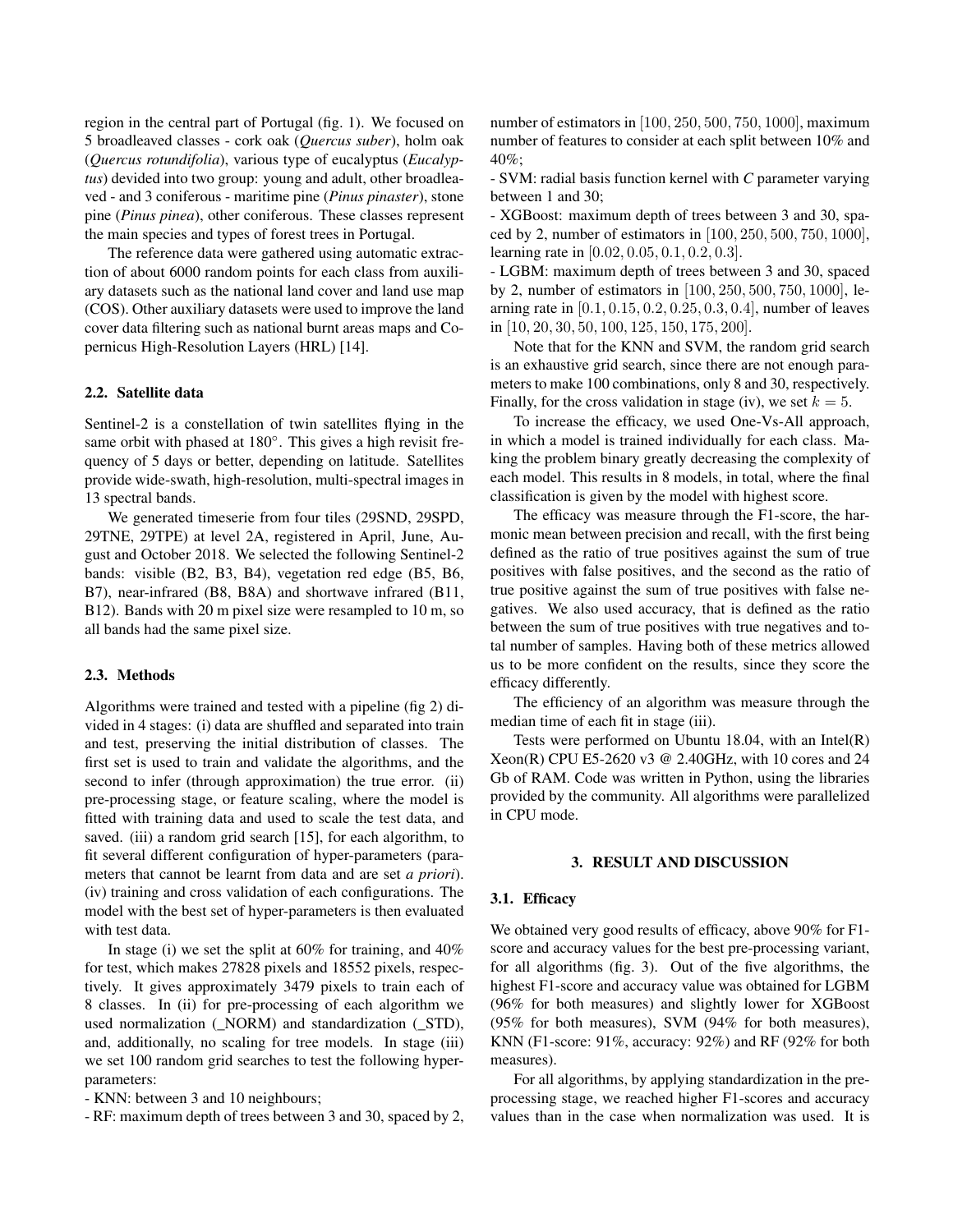

Fig. 2. Pipeline used to run and compare the algorithms divided into four stages: (i) data shuffling and split, (ii) pre-processing, (iii) random grid search, (iv) cross validation (inside a grid search).



Fig. 3. Efficacy measures: F1-score and accuracy. Suffix at algorithm name refers to pre-processing.

especially visible for the SVM algorithms, with the efficacy measures higher by 7%, and to a lesser extent for KNN and RF, with the efficacy measures higher by 4% and 2%, respectively. The differences in the values of the efficacy measures due to the use of standardization in the pre-processing step or the lack of pre-processing are negligible (less than 1%).

### 3.2. Efficiency

Figure 4 presents the median time to fit each algorithm to the data. The LGBM algorithm turned out to be the fastest of all algorithms, with one fifth of the time needed by XGBoost and SVM. LGBM also has one of the lowest standard deviations, together with KNN, making them fairly reliable.

Even if SVM takes more time per fit than the LGBM, in total it took less time to achieve high scores, since it needed fewer iterations on our setup, as stated in Section 2.3, opposed to the LGBM that had to run the 100 iterations. However,



Fig. 4. Efficiency measures: median and standard deviation from fits (time in hours).

analyzing those 100 fits of LGBM, Figure 5, we can observe how it constantly is able to achieve high scores. If we randomly compare 30 iterations of LGBM (equivalent of setting 30 in stage (iii)), we still get better results than the SVM, even if we consider the last 30 iterations when ranked, where the first of those had 94,33% in F1-Score.



Fig. 5. Plot with the ranked F1-score of all 100 fits of LGBM\_NoPrep